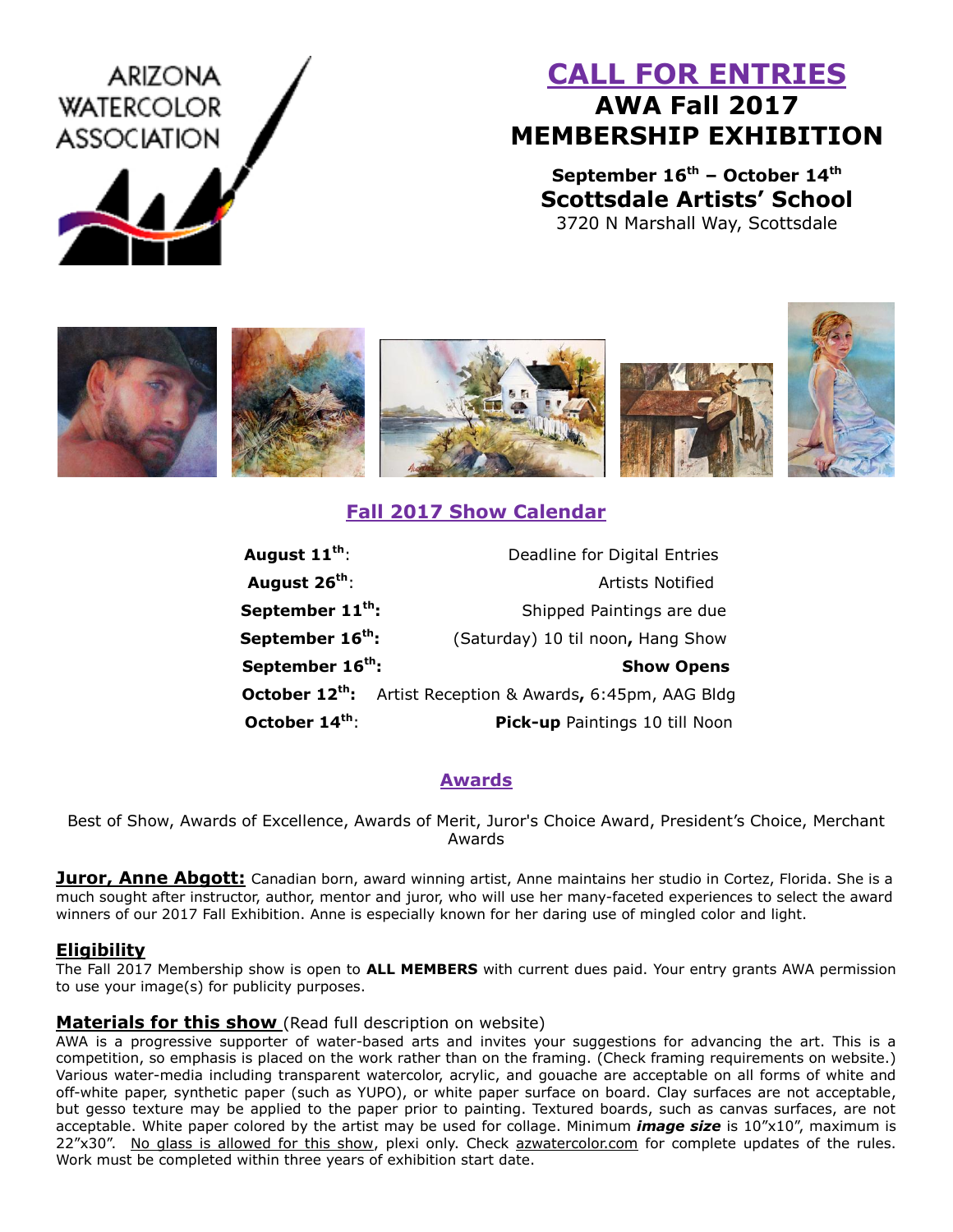## **AZ Watercolor Association Exhibition Guidelines**

#### **Digital Image Entry Information**

*Submittal of a digital image grants AWA permission to use the image for limited publicity related to the show.* Entries may be submitted on a CD or by e-mail to: **Tom Herbert, 6418 W Crocus Drive, Glendale, AZ 85306; herhawke88@cox.net.**

Submitted images are to be formatted as **jpegs** at 300 ppi and 1800 pixels as the longest side. Crop the image so that only the painting shows. Unless you have special lights, take the picture in natural daylight for accurate colors. A digital camera with megapixels of 8 or higher is best. Some computer e-mail programs, such as MacIntosh, automatically re-size photos to 72 ppi if you attach them to e-mail as a "picture". This can be avoided by attaching images as "**files.**" *If the image is manipulated to not faithfully show the painting, the painting will be disqualified.*

#### **Naming your image(s)**

Each image must be named using the first four letters of your last name + first four letters of your first name, hyphen(-), then the title of the painting. You may abbreviate the title. *Example: a painting by Winslow Homer called "Sailboat" would be Homewins-Sailboat.jpg.*

**Images will be returned if they do not conform to the above format for re-sizing and naming. Please refer to our website for additional instruction information (azwatercolor.com) and/or find a friend who can help you.**

#### **Entry Fees**

One entry: **\$30** Two entries: **\$35** total Three entries: **\$40** total

A check made out to **AWA** and entry form must be mailed to: **Jane Underhill, 7907 N 16th Drive, Phoenix, AZ 85021, no later than August 11th .**

#### **Accepted works**

Notification will be sent to all entrants on August  $26<sup>th</sup>$  with additional instructions for accepted work.

#### **Labeling your paintings**

The back upper left hand corner of your painting(s) should specify your name, image title, price/NFS and phone number.

#### **Sales**

AWA will arrange for buyers to contact artists for sales. Submittal for the show indicates permission to exhibit the work on the AWA website. Work is assumed for sale unless labeled "NFS." In any case, list a value for insurance. No changes may be made after August 11<sup>th</sup>. Scottsdale Artists' School requires a 10% donation from each sale.

**Refer to resizing, matting and framing guidelines online: azwatercolor.com. Contact either: Tom Herbert (623-486-2002) or Jane Underhill (602-795-3545) with questions and/or for help.**

# **Artist Checklist**

**\_\_ Photo work with the highest resolution possible.** 

**\_\_\_ Resize image(s) to 300 ppi and 1800 pixels on longest side.** 

**\_\_\_ Title images as example (above): Homewins-Sailboat.jpg.**

**\_\_\_ Email jpeg(s) or mail a CD of digital images to: Tom Herbert, 6418 W Crocus Drive, Glendale, AZ 85306; herhawke88@cox.net.**

**\_\_\_ Mail your entry form and fee check before the deadline of August 11th to: Jane Underhill, 7907 N 16th Dr, Phoenix, AZ 85021.**

**\_\_\_ Save a copy of the prospectus and your completed entry form for your records.**

**\_\_\_ Label the back of your painting(s) as directed above.**

Happy painting and good luck!